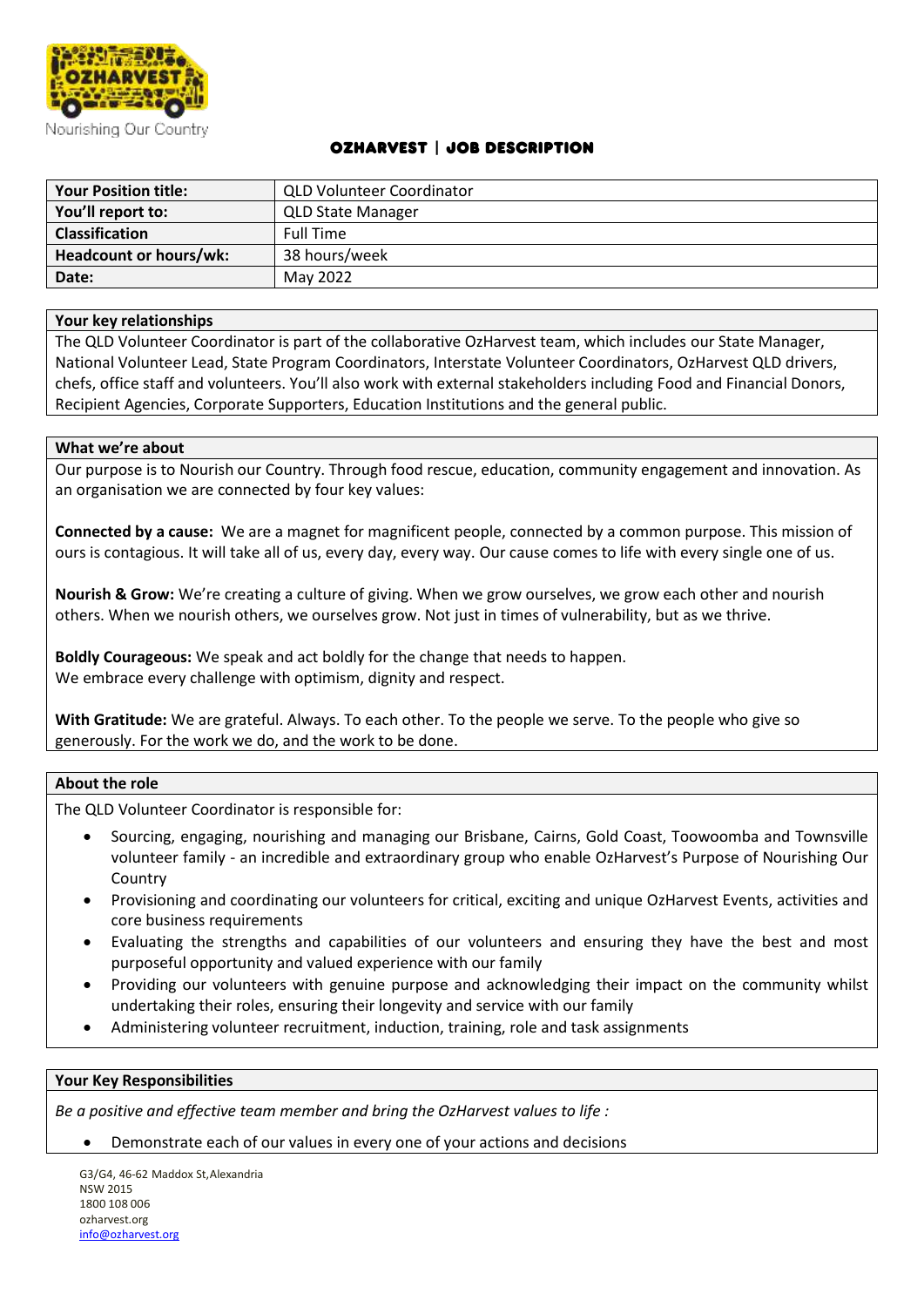- Contribute to the successes of your team by supporting your team mates to be the best they can be
- Communicate honestly and openly at all times

## *Volunteer Resource Management:*

- Volunteer Recruitment and Selection
- Volunteer Onboarding and Induction
- Volunteer Training and Development
- Volunteer Performance and Grievance Management
- Workplace Health and Safety

### *Maximise Volunteer Engagement:*

- Engage our volunteer community providing them with the opportunity to find true purpose and belonging through their engagement with OzHarvest
- Manage the production of regular OzHarvest Volunteer Callout emails
- Devise volunteer appreciation initiatives, not limited to in person/virtual events, recognition of milestones, team building, and growth/development opportunities
- Ensuring that all inquiries from potential new volunteers are responded to in a timely manner
- Manage volunteer queries through various channels
- From time to time, attend both volunteer and corporate engagement activities to provide leadership
- Manage the engagement and relationship/nurturing of all family and corporate volunteers with and within the OzHarvest staff team

## *Volunteer Program Administration:*

- Schedule and coordinate volunteer rosters for activities, programs, events, and as requested by the State Program Coordinators and OzHarvest team
- Management, maintenance and ensuring currency of the volunteer database and web-based management tools
- Provide feedback and advice to ensure compliance with relevant legislation including volunteer, workplace health and safety and service standards
- Devise activity briefs, position descriptions and training materials, to ensure volunteers are informed on how to carry out their designated role in an effective and safe manner

### *Volunteer Program Development:*

- Develop new programs and initiatives that support OzHarvest's objectives, and ensure that volunteers are well supported in their roles
- Identifying and creating additional opportunities and activities for Corporate Volunteers to be involved in our work
- Provide feedback and support to the QLD State Manager with continuous improvement initiatives and opportunities

## **Personal Specifications**

### **Qualifications**

- Current driver's licence and the willingness to drive in the course of work (essential)
- Current and Valid Police Check and Blue Card (essential)
- Current Covid 19 Vaccination Certificate (essential)
- Bachelor Degree or at least 3 years' equivalent experience in Volunteer Management, Human Resource Management (including recruitment, selection, induction), Workforce Management or Project Management (desirable)